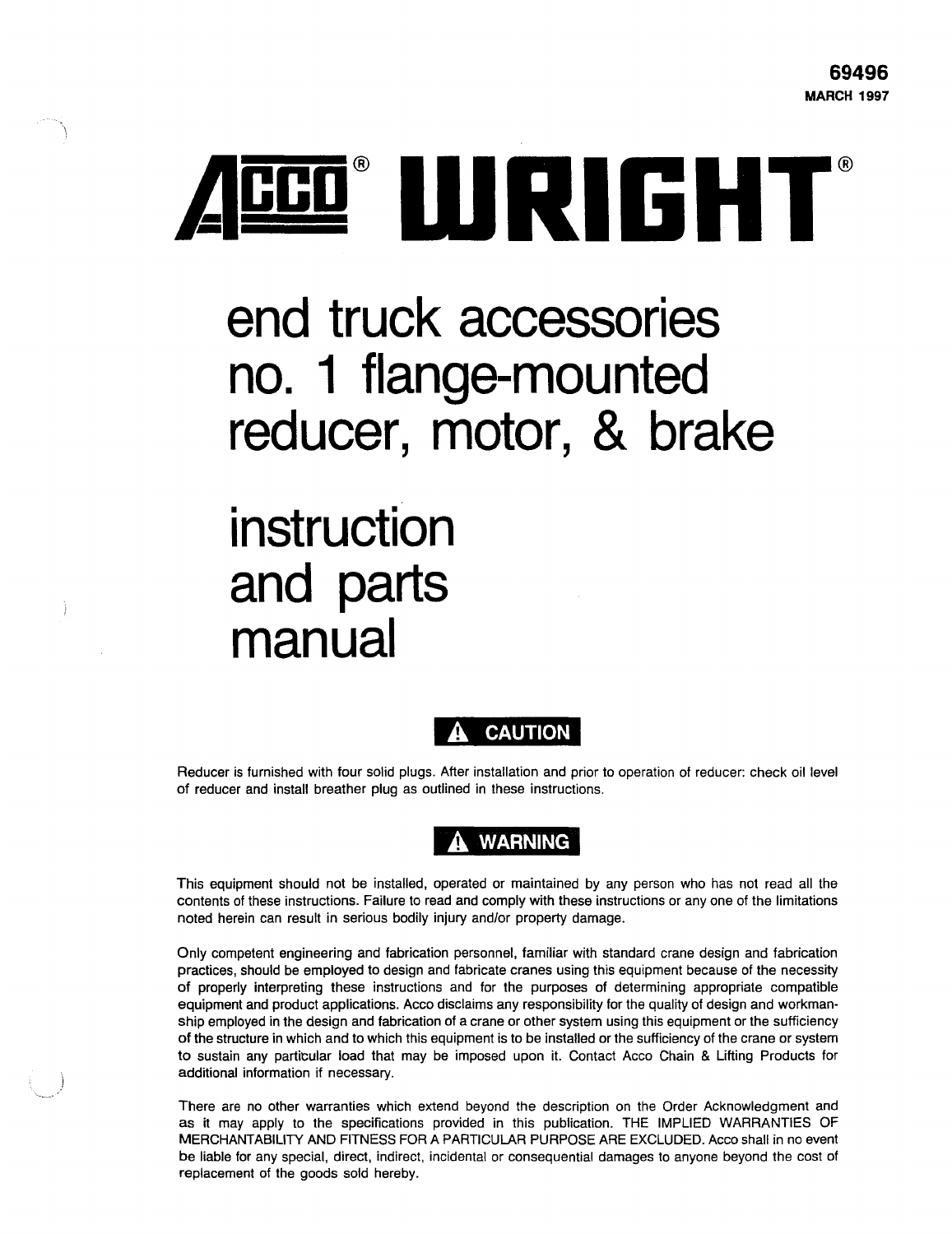### **CAUTION**

These general instructions deal with the normal installation, operation, and maintenance situations encountered with the equipment described herein. The instructions should not be interpreted to anticipate every possible contingency or to anticipate the final crane or system configuration that uses this equipment.

This manual includes instructions and parts information for a variety of crane component equipment. Therefore, all instructions and parts information may not apply to any one type or size of equipment. Disregard those portions of the instructions which do not apply.

Use only Acco authorized replacement parts in the service and maintenance of this equipment.

## **WARNING**

Equipment described herein is not designed for and should not be used for lifting, supporting, or transporting humans.

Equipment described herein should not be used in conjunction with other equipment unless necessary and/or required safety devices applicable to the system, crane, and application are installed by the crane builder or user.

Modifications to upgrade, rerate, or otherwise alter this equipment shall be authorized only by the original equipment manufacturer or qualified professional engineer.

Equipment described herein is only for use in the design and manufacture of cranes. Additional equipment or devices may be required for the crane to comply with applicable crane design and safety standards. The crane designer, crane manufacturer, or user is responsible to furnish these additional items for compliance. Refer to ASME B30.17 for top-running single girder cranes, ASME B30.11 for underhung single girder cranes, or ASME B30.2 for top running multiple girder cranes.

Electrical equipment described herein is designed and built in compliance with ACCO's interpretation of ANSI/ NFPA 70 (National Electrical Code). The crane designer, crane manufacturer or user is responsible to assure that the installation and associated wiring of these electrical components is in compliance with ANSI!NFPA 70, and all applicable Federal, State and Local Codes.

Failure to read and comply with any one of the limitations noted herein can result in serious bodily injury and/or property damage.

## **DANGER**

HAZARDOUS VOLTAGES ARE PRESENT IN THE CONTROL BOX, OTHER ELECTRICAL COMPONENTS, AND CONNECTIONS BETWEEN THESE COMPONENTS.

Before perfonming ANY mechanical or electrical maintenance on the equipment, de-energize (disconnect) the main switch supplying power to the equipment; and lock and tag the main switch in the de-energized position.

Only trained and competent personnel should inspect and repair this equipment.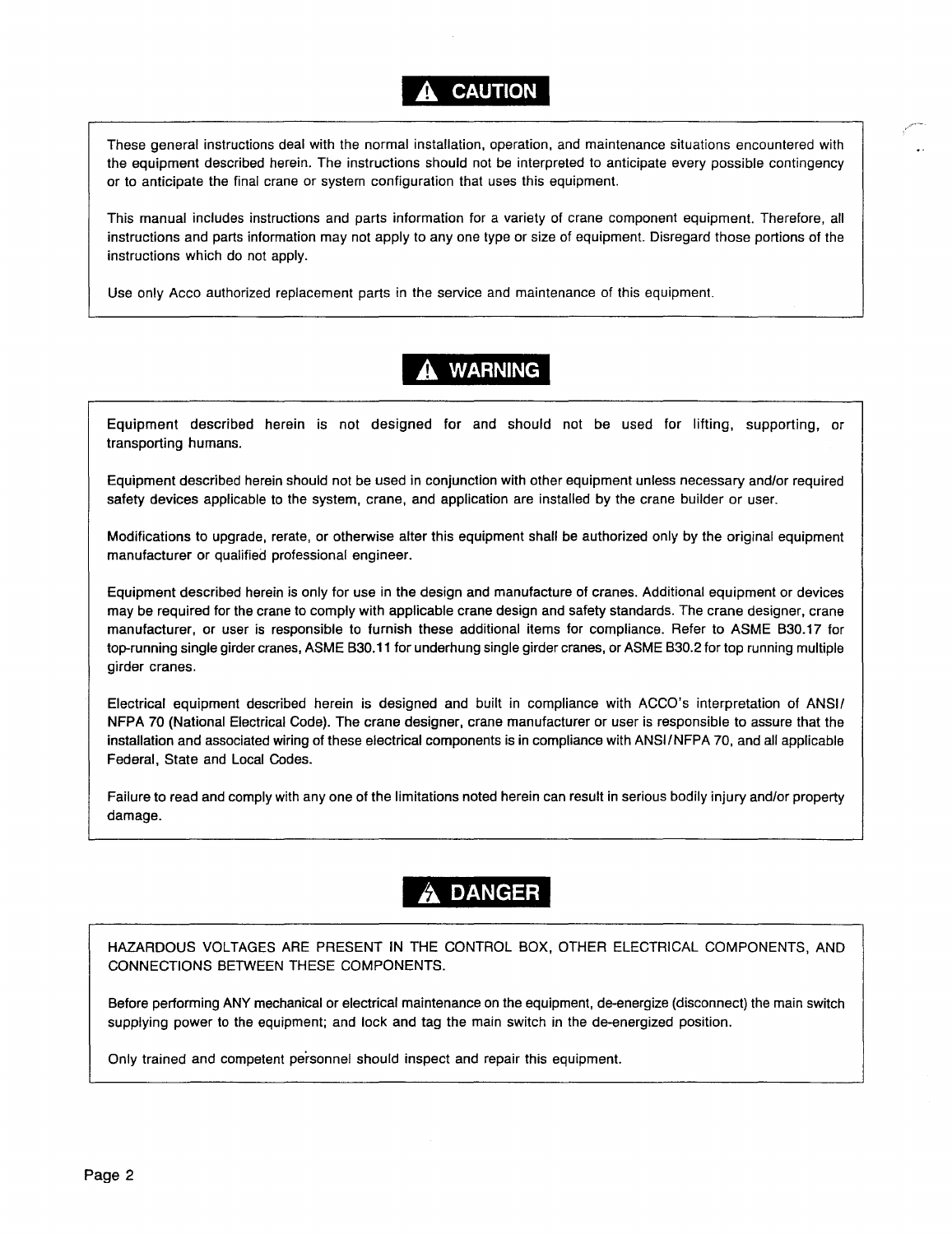Wright drive kits are carefully tested and properly lubricated before shipment. Great care has been exercised in both design and manufacture to assure long, uninterrupted service. This manual contains recommendations for installation and maintenance to obtain maximum service from the drive unit.

|                         | <b>MOTOR</b> |                                                           | CAPACITY - TRAVEL SPEED - MAXIMUM SPAN                | MOTOR AND                                                            | DRIVE KIT               |                          |
|-------------------------|--------------|-----------------------------------------------------------|-------------------------------------------------------|----------------------------------------------------------------------|-------------------------|--------------------------|
| <b>GEARBOX</b><br>RATIO | HP<br>(EACH) | SERIES 425 UNDERHUNG<br><b>END TRUCKS</b>                 | SERIES 430 TOP RUNNING<br><b>END TRUCKS</b>           | SERIES 440 TOP RUNNING<br><b>END TRUCKS</b>                          | <b>BRAKE</b><br>VOLTAGE | PRODUCT<br><b>NUMBER</b> |
|                         |              |                                                           |                                                       |                                                                      | 208                     | 4050010                  |
| 23:1                    | .50          | 3 Ton - 45 FPM - 50 FL<br>5-10 Ton - 40 FPM - 50 Ft.      | 3-10 Ton - 50 FPM - 50 Ft.                            | 3-71/2 Ton - 50 FPM - 55 FL<br>10 Ton - 50 FPM - 40 Ft.              | 230/460                 | 4050020                  |
|                         |              |                                                           |                                                       |                                                                      | 575                     | 4050030                  |
|                         |              |                                                           |                                                       |                                                                      | 208                     | 4050040                  |
|                         |              | 3 Ton - 45/15 FPM - 50 Ft.                                | 3-10 Ton - 50/17 FPM - 50 Ft.                         | 3-7½ Ton - 50/17 FPM - 55 Ft.                                        | 230                     | 4050050                  |
| 23:1                    | .50/.17      | 5-10 Ton - 40/13 FPM - 50 Ft.                             |                                                       | 10 Ton - 50/17 FPM - 40 Ft.                                          | 460                     | 4050060                  |
|                         |              |                                                           |                                                       |                                                                      | 575                     | 4050070                  |
|                         |              | 3 Ton - 75 FPM - 50 Ft.                                   |                                                       |                                                                      | 208                     | 4050080                  |
|                         | .50          | 5 Ton - 65 FPM - 50 Ft.                                   | 3-5 Ton - 75 FPM - 50 Ft.<br>10 Ton - 75 FPM - 35 Ft. | 3 Ton - 75 FPM - 55 Ft.<br>5 Ton - 75 FPM - 35 Ft.                   | 230/460                 | 4050090                  |
|                         |              | 10 Ton - 65 FPM - 35 Ft.                                  |                                                       |                                                                      | 575                     | 4050100                  |
| 15:1                    |              |                                                           |                                                       |                                                                      | 208                     | 4050150                  |
|                         | .75          | 10 Ton - 65 FPM - 50 Ft.                                  | 10 Ton - 75 FPM - 50 Ft.                              | 5-71/ <sub>2</sub> Ton - 75 FPM - 55 Ft.<br>10 Ton - 75 FPM - 40 Ft. | 230/460                 | 4050160                  |
|                         |              |                                                           |                                                       |                                                                      | 575                     | 4050170                  |
|                         |              |                                                           |                                                       |                                                                      | 208                     | 4050110                  |
|                         |              | 3 Ton - 75/25 FPM - 50 Ft.                                | 3-5 Ton - 75/25 FPM - 50 Ft.                          | 3 Ton - 75/25 FPM - 55 Ft.                                           | 230                     | 4050120                  |
|                         | .50/.17      | 5 Ton - 65/22 FPM - 50 Ft.<br>10 Ton - 65/22 FPM - 35 Ft. | 10 Ton - 75/25 FPM - 35 Ft.                           | 5 Ton - 75/25 FPM - 35 Ft.                                           | 460                     | 4050130                  |
| 15:1                    |              |                                                           |                                                       |                                                                      | 575                     | 4050140                  |
|                         |              |                                                           | 10 Ton - 75/25 FPM - 50 Ft.                           |                                                                      | 208                     | 4050180                  |
|                         | .75/.25      | 10 Ton - 65/22 FPM - 50 Ft.                               |                                                       | 5-7½ Ton - 75/25 FPM - 55 Ft.                                        | 230                     | 4050190                  |
|                         |              |                                                           |                                                       | 10 Ton - 75/25 FPM - 40 Ft.                                          | 460                     | 4050200                  |
|                         |              |                                                           |                                                       |                                                                      | 575                     | 4050210                  |
|                         |              |                                                           |                                                       |                                                                      | 208                     | 4050220                  |
|                         | .50          | 3 Ton - 110 FPM - 50 Ft.<br>5 Ton - 95 FPM - 50 Ft.       | 3-5 Ton - 110 FPM - 50 Ft.                            | 3 Ton - 110 FPM - 35 Ft.                                             | 230/460                 | 4050230                  |
|                         |              |                                                           |                                                       |                                                                      | 575                     | 4050240                  |
|                         |              |                                                           |                                                       | 3 Ton - 110 FPM - 55 Ft.                                             | 208                     | 4050290                  |
| 10:1                    | .75          | 10 Ton - 95 FPM - 35 Ft.                                  | 10 Ton - 110 FPM - 35 Ft.                             | 5 Ton - 110 FPM - 35 Ft.                                             | 230/460                 | 4050300                  |
|                         |              |                                                           |                                                       |                                                                      | 575                     | 4050310                  |
|                         |              |                                                           |                                                       | 5-71/2 Ton - 110 FPM - 55 Ft.                                        | 208                     | 4050360                  |
|                         | 1.00         | 10 Ton - 95 FPM - 50 Ft.                                  | 10 Ton - 110 FPM - 50 Ft.                             | 10 Ton - 110 FPM - 40 Ft.                                            | 230/460                 | 4050370                  |
|                         |              |                                                           |                                                       |                                                                      | 575                     | 4050380                  |
|                         |              |                                                           |                                                       |                                                                      | 208                     | 4050250                  |
|                         | .50/.17      | 3 Ton - 110/37 FPM - 50 Ft.                               | 3-5 Ton - 110/37 FPM - 50 Ft.                         | 3 Ton - 110/37 FPM - 35 Ft.                                          | 230                     | 4050260                  |
|                         |              | 5 Ton - 95/32 FPM - 50 Ft.                                |                                                       |                                                                      | 460                     | 4050270                  |
|                         |              |                                                           |                                                       |                                                                      | 575                     | 4050280                  |
|                         |              |                                                           |                                                       |                                                                      | 208                     | 4050320                  |
| 10:1                    | .75/.25      | 10 Ton - 95/32 FPM - 35 Ft.                               | 10 Ton - 110/37 FPM - 35 Ft.                          | 3 Ton - 110/37 FPM - 55 Ft.                                          | 230                     | 4050330                  |
|                         |              |                                                           |                                                       | 5 Ton - 110/37 FPM - 35 Ft.                                          | 460                     | 4050340                  |
|                         |              |                                                           |                                                       |                                                                      | 575                     | 4050350                  |
|                         |              |                                                           |                                                       |                                                                      | 208                     | 4050390                  |
|                         | 1.00/.33     | 10 Ton - 95/32 FPM - 50 Ft.                               | 10 Ton - 110/37 FPM - 50 Ft.                          | 5-71/2 Ton - 110/37 FPM - 55 Ft.                                     | 230                     | 4050400                  |
|                         |              |                                                           |                                                       | 10 Ton - 110/37 FPM - 40 Ft.                                         | 460                     | 4050410                  |
|                         |              |                                                           |                                                       |                                                                      | 575                     | 4050420                  |

#### **NO.1 FLANGE-MOUNTED DRIVE KITS**

 $\rightarrow$   $\rightarrow$ 

Each Drive Kit includes two assembled and prewired Motors, Brakes, and Reducers. Each kit also contains Mounting Hardware, Breather Plugs, and an Instruction and Parts Manual.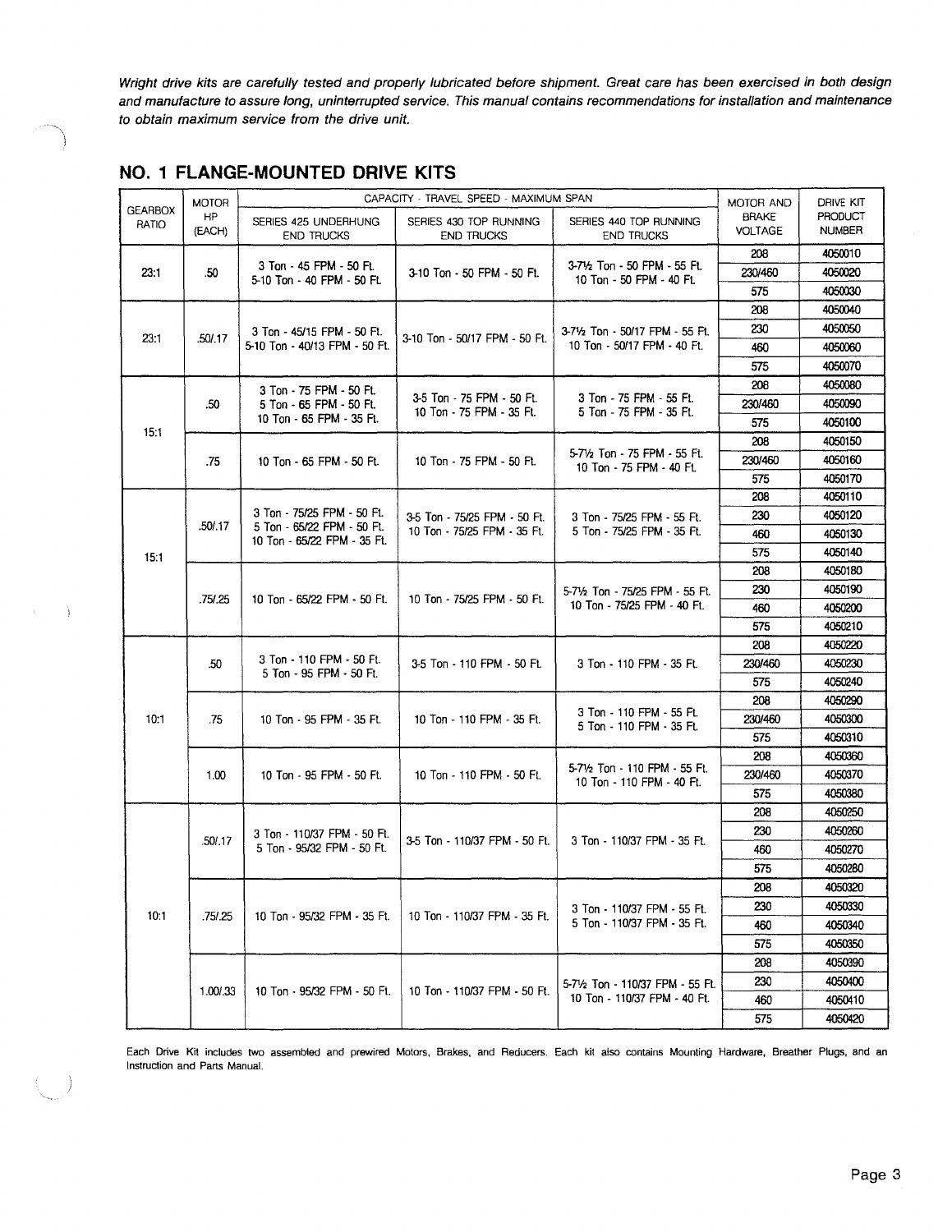#### BEFORE INSTALLATION

- 1. Check for damage during shipment. Place a claim with carrier if any is discovered. DO NOT install a damaged drive unit.
- 2. Refer to the MOUNTING POSITIONS figure below. Remove the solid shipping plug and replace it with the breather plug that accompanied the drive unit. The hole in the breather plug should be installed to face upward.
- 3. Check oil level. Oil should be even with the oil level hole. Add oil if necessary. For type of oil see LUBRICATION section.
- 4. Check power supply. Motors with 230/460 volt nameplates can be reconnected in the field for a 230 or 460 volt power supply. Motor brakes coils marked 230/460 VAC are also reconnectable for 230 and 460 volts {see MAINTENANCE section for connections).

#### MOUNTING POSITIONS



#### **OPERATION**

Operation of the drive unit is in fact operation of the equipment for which it supplies the drive. To realize the utmost in performance and length of service we recommend:

- 1. NEVER overload the unit.
- 2. NEVER jog {i.e. operate in a jerking manner).

#### LUBRICATION

#### GEAR HOUSING

For normal service, replace gear housing oil after 300 operational hours or 6 months, whichever comes first. Replace oil more frequently for heavy duty. Select lubricant from the table on the right. Fill until oil is level with the oil level hole. (Refer to figure above.)

| AMBIENT TEMPERATURE                                             | LUBRICANT       |
|-----------------------------------------------------------------|-----------------|
| 50° to 120°F (10° to 49°C)                                      | AGMA No. 6      |
| 15 $\degree$ to 60 $\degree$ F (-9 $\degree$ to 16 $\degree$ C) | AGMA No. 4      |
| Under $15\,^{\circ}$ F (-9 $^{\circ}$ C)                        | Contact Factory |

#### EXPOSED PINION AND GEARS

Drive unit pinion and mating gears should be kept well coated with NGLI No. 2 grease.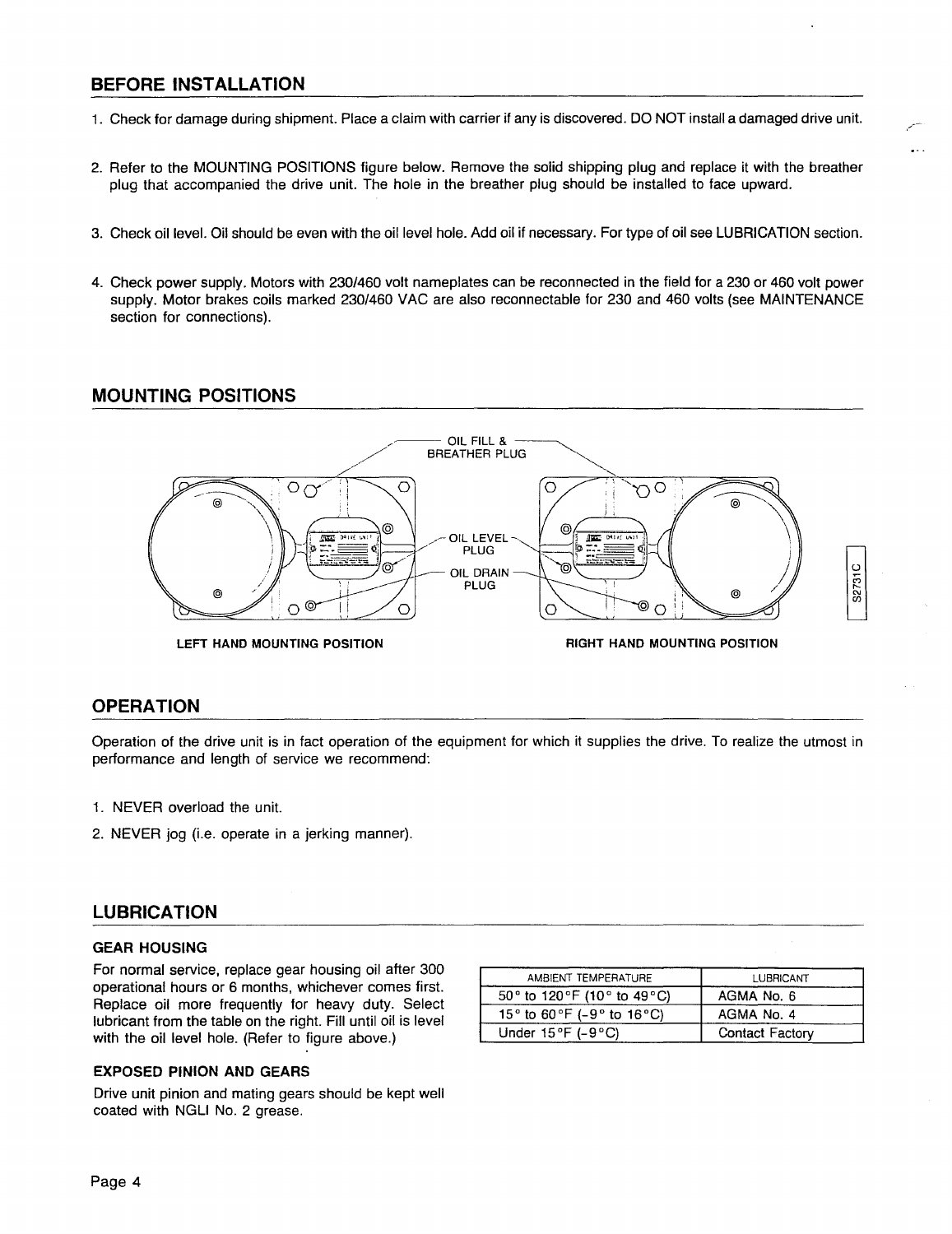#### **MAINTENANCE**

#### **MOTOR BRAKE**

 $\rightarrow$ 



DISCONNECT POWER AND LOCKOUT DISCONNECTING MEANS BEFORE REMOVING COVER OR SERVICING THIS EQUIPMENT. SERVICE SHOULD BE PERFORMED ONLY BY A QUALIFIED ELECTRICIAN.

Check braking mechanism daily for ability to stop equipment If efficiency of brake indicates a need for adjustment, proceed with the following steps. Refer to the figure below to identify brake parts.

- 1. Remove brake cover. Clean out brake dust from brake cover and all brake parts with an air line or a brush.
- 2. Measure the thickness of the brake lining disc. Replace if worn to 3/32 inch, or if cracked, broken or has come in contact with oil or other substances.
- 3. Check the air gap between the magnet unit and pressure unit As the brake disc wears, the original air gap setting of .020 inches increases. The maximum allowable air gap is .045 inches.

To adjust the air gap, loosen the adjusting nuts to allow the magnet unit to move toward the pressure unit Using a feeler gage, set the air gap to .020 inches. Tighten the adjusting nuts and check the air gap at several points to be sure it is set uniformly.

4. As the brake disc wears, the spring length increases. Select the spring length, based on the motor HP, from the chart on the right. Adjust both spring lengths accordingly with the spring tension nuts.

If stopping performance is unsatisfactory, increase spring length for less torque or decrease spring length for more torque.

| MOTOR HP<br>1800 RPM | <b>BRAKE TORQUE</b><br>(LB FT) | SPRING LENGTH<br>(INCHES) |
|----------------------|--------------------------------|---------------------------|
| 1/2                  | 3/4                            | $1-5/8$                   |
| 3/4                  | $1 - 1/8$                      | $1 - 9/16$                |
|                      | $1 - 1/2$                      | $1-1/2$                   |

5. When reinstalling the brake cover, the ends of the rubber gasket should face downward. This will help prevent water or foreign substances from getting inside the brake cover.



#### **BRAKE COIL CONNECTIONS**

Brake coil part number 39783-3 labeled 230/460 VAC may be connected for 230 or 460 volts. See the diagram 230  $\begin{bmatrix} 4 & 3 \\ 230 & 230 \end{bmatrix}$ 

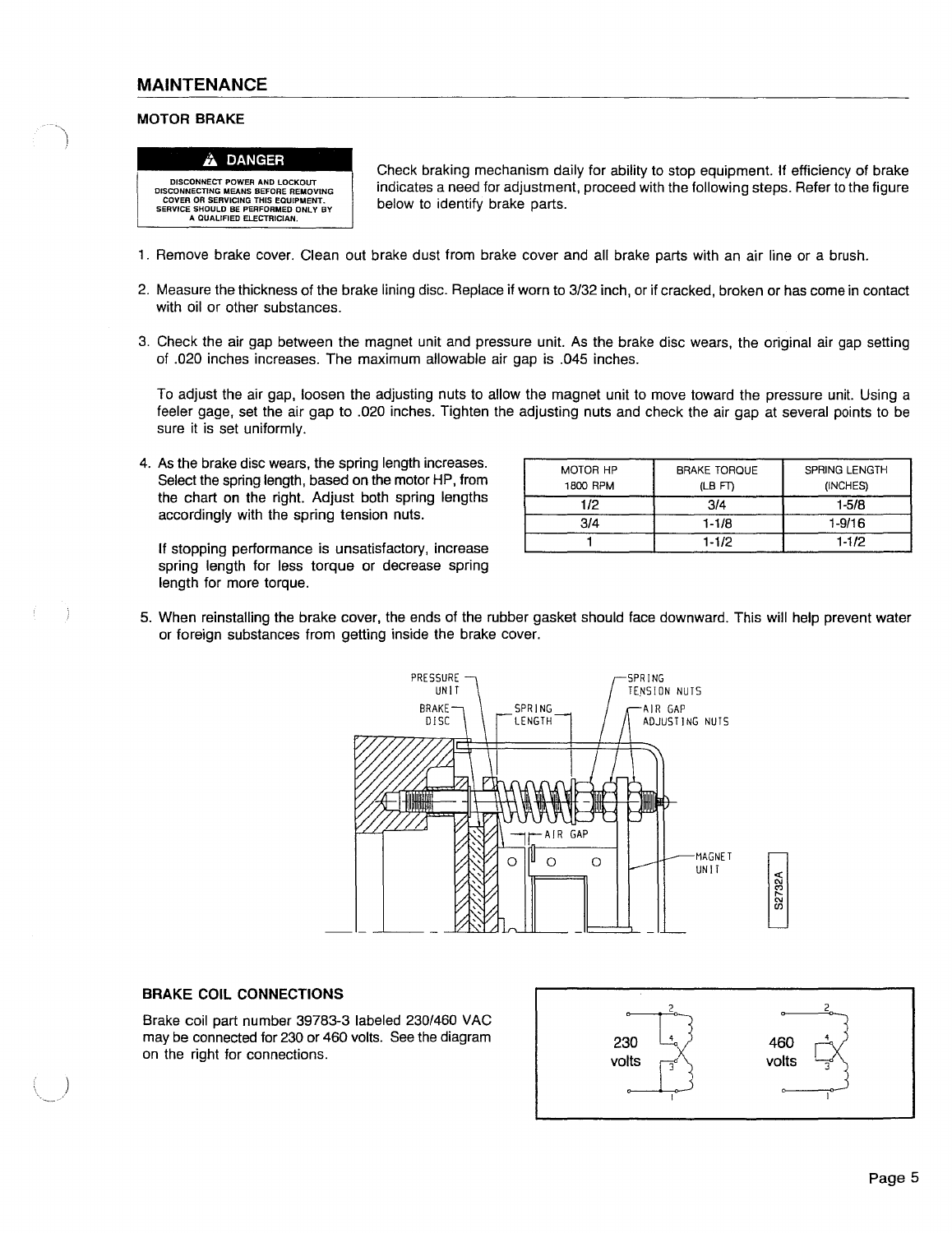### **NO.1 FLANGE-MOUNTED REDUCER PARTS**



#### **NO.1 FLANGE-MOUNTED REDUCER PARTS**

| <b>ITEM</b> | PART          |                        | OTY/           |                                       | <b>ITEM</b> | PART             |        |                                   |           | O1       |
|-------------|---------------|------------------------|----------------|---------------------------------------|-------------|------------------|--------|-----------------------------------|-----------|----------|
| NO.         | <b>NUMBER</b> | <b>DESCRIPTION</b>     | ASSY           |                                       | NO.         | <b>NUMBER</b>    |        | <b>DESCRIPTION</b>                |           | AS       |
|             | 69407         | Input Reducer Housing  |                |                                       | 18          | 22-5C            |        | Hex Nut 5/16-18                   |           |          |
| 2           | 69409         | Output Reducer Housing |                |                                       | 19          | PA5439           |        | Dowel Pin                         |           |          |
| 3           | 69415         | Motor Pinion Shaft     |                |                                       | 20▲         | 69405            | Gasket |                                   |           |          |
| 4▲          | PA6662        | Oil Seal               |                |                                       | 21          | <b>PA786</b>     |        | Hex Socket Pipe Plug              |           |          |
| 5.          | PA6655        | Bearing                |                |                                       | 22          | PA7350           |        | <b>Breather Plug</b>              |           |          |
| 6           | PA2464        | Bearing                |                |                                       | 23          | PA897            |        | Drive Pin                         |           |          |
| 7           | PA1129        | Bearing                | $\overline{2}$ |                                       | 24          | 69106            |        | <b>Serial Plate</b>               |           |          |
| 8           | PA1569        | Bearing                | 2              |                                       | 25          | 69414            |        | Intermediate Gear                 |           |          |
| 9▲          | PA1993        | Oil Seal               |                |                                       | 26          | $35 - 6 - 16$    |        | Motor Mounting Bolt 3/8-16 x 1    |           |          |
| 10          | PA7349        | Retaining Ring         | $\overline{2}$ |                                       | 27          | 17-6C            |        | Lockwasher 3/8                    |           |          |
| 11          | PA1416        | Woodruff Key           | 1              |                                       | 28          | $35 - 5 - 24$    |        | Reducer Mtg. Bolt 5/16-18 x 1-1/2 |           |          |
| 12          | 69417         | Output Shaft           |                |                                       |             | 35-5-36          |        | Reducer Mtg. Bolt 5/16-18 x 2-1/4 |           |          |
| 13          | PA1175        | Woodruff Key           | $\overline{2}$ |                                       |             |                  |        |                                   |           |          |
| 14          | 69416         | Intermediate Shaft     | 1              |                                       |             | CRANE SPEED      |        | 40-50 FPM                         | 65-75 FPM | 95-110 F |
| 15          | 35-5-24       | Bolt 5/16-18 x 1-1/2   | 4              | 23:1<br>15:1<br><b>GEAR BOX RATIO</b> |             | 10:1             |        |                                   |           |          |
| 16          | 35-5-60       | Bolt 5/16-18 x 3-3/4   | $\overline{2}$ | 69411<br>69412<br>ITEM 29 PART NO.    |             |                  | 6941   |                                   |           |          |
| 17          | 17-5C         | Lockwasher 5/16        | 10             |                                       |             | ITEM 30 PART NO. |        | B4073                             | B4074     | B407     |

| <b>ITEM</b><br>NO. | PART<br><b>NUMBER</b> | <b>DESCRIPTION</b>     | OTY/<br>ASSY   | <b>ITEM</b><br>NO. | PART<br><b>NUMBER</b> | <b>DESCRIPTION</b>             |                                   |           | OTY/<br>ASSY |            |
|--------------------|-----------------------|------------------------|----------------|--------------------|-----------------------|--------------------------------|-----------------------------------|-----------|--------------|------------|
|                    | 69407                 | Input Reducer Housing  |                | 18                 | 22-5C                 |                                | Hex Nut 5/16-18                   |           |              | 10         |
|                    |                       |                        |                |                    |                       |                                |                                   |           |              |            |
| $\overline{2}$     | 69409                 | Output Reducer Housing |                | 19                 | PA5439                |                                | Dowel Pin                         |           |              | 2          |
| 3                  | 69415                 | Motor Pinion Shaft     |                | 20▲                | 69405                 | Gasket                         |                                   |           |              |            |
| $4\blacktriangle$  | PA6662                | Oil Seal               |                | 21                 | <b>PA786</b>          |                                | Hex Socket Pipe Plug              |           |              | 3          |
| 5                  | PA6655                | Bearing                |                | 22                 | PA7350                | <b>Breather Plug</b>           |                                   |           | 1            |            |
| 6                  | PA2464                | Bearing                |                | 23                 | PA897                 | Drive Pin                      |                                   |           | 2            |            |
| $\overline{7}$     | PA1129                | Bearing                | 2              | 24                 | 69106                 | <b>Serial Plate</b>            |                                   |           |              |            |
| 8                  | PA1569                | Bearing                | 2              | 25                 | 69414                 | Intermediate Gear              |                                   |           |              |            |
| 9 <sub>A</sub>     | PA1993                | Oil Seal               |                | 26                 | $35 - 6 - 16$         | Motor Mounting Bolt 3/8-16 x 1 |                                   |           | 4            |            |
| 10                 | PA7349                | <b>Retaining Ring</b>  | $\overline{c}$ | 27                 | 17-6C                 |                                | Lockwasher 3/8                    |           |              | 4          |
| 11                 | PA1416                | Woodruff Key           |                |                    | $35 - 5 - 24$         |                                | Reducer Mtg. Bolt 5/16-18 x 1-1/2 |           |              | 4          |
| 12                 | 69417                 | Output Shaft           |                |                    | 28<br>35-5-36         |                                | Reducer Mtg. Bolt 5/16-18 x 2-1/4 |           |              |            |
| 13                 | PA1175                | Woodruff Key           | 2              |                    |                       |                                |                                   |           |              |            |
| 14                 | 69416                 | Intermediate Shaft     | 1              |                    | <b>CRANE SPEED</b>    |                                | 40-50 FPM                         | 65-75 FPM |              | 95-110 FPM |
| 15                 | $35 - 5 - 24$         | Bolt 5/16-18 x 1-1/2   | 4              |                    | <b>GEAR BOX RATIO</b> |                                | 23:1                              | 15:1      |              | 10:1       |
| 16                 | 35-5-60               | Bolt 5/16-18 x 3-3/4   | 2              |                    | ITEM 29 PART NO.      |                                | 69411                             | 69412     |              | 69413      |
| 17                 | 17-5C                 | Lockwasher 5/16        | 10             | ITEM 30 PART NO.   |                       |                                | B4073                             | B4074     |              | B4075      |

**..t.** Recommended Spare Parts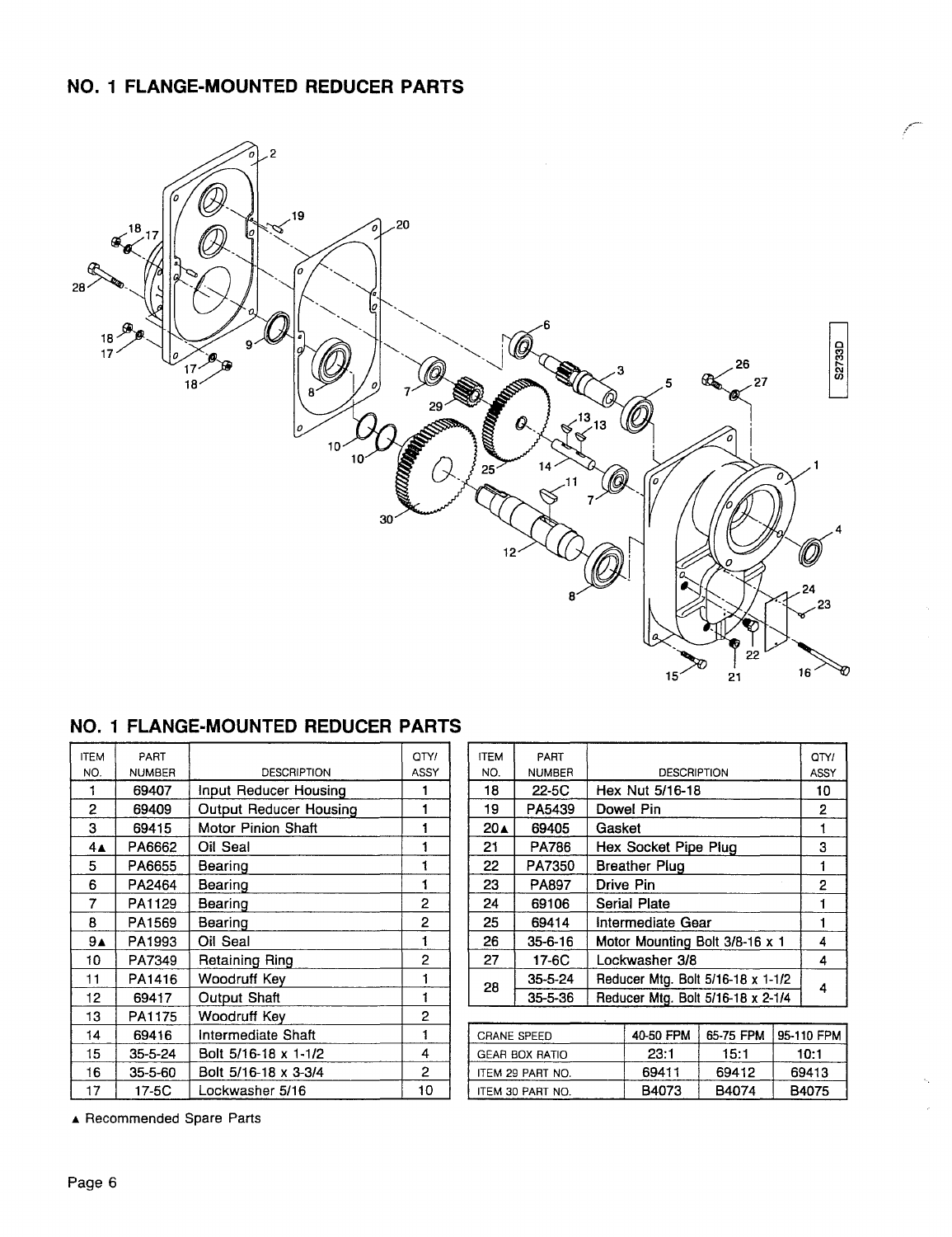#### **MOTOR BRAKE PARTS**



#### **MOTOR BRAKE PARTS**

 $($ 

| <b>ITEM</b>    | PART          |                         | OTY/         | <b>ITEM</b>     | <b>PART</b>   |                    |
|----------------|---------------|-------------------------|--------------|-----------------|---------------|--------------------|
| NO.            | <b>NUMBER</b> | <b>DESCRIPTION</b>      | <b>ASSY</b>  | NO.             | <b>NUMBER</b> | <b>DESCRIPT</b>    |
|                | 65653         | Adapter                 |              | 13              | PA2377        | Locknut            |
| $\overline{2}$ | $1 - 6 - 24$  | Bolt, 3/8-16 x 1-1/2 lg | 2            | 14              | $24 - 6$      | Jam Nut, 3/8       |
| 3              | 65654         | Hub.                    |              | 15∡             |               | Coil               |
| 4              | $12 - 4 - 6$  | <b>Set Screw</b>        | 2            |                 | 39783-2       | <b>575 VAC</b>     |
| 5              | 65655         | Stud                    | 2            |                 | 39783-3       | 230/460 VAC        |
| 6              | 61459         | Spacer                  | 2            |                 | 39783-6       | <b>208 VAC</b>     |
| 7              | 39794         | <b>Brake Plate</b>      |              | 16              | 39780         | Magnet Unit        |
| $8\triangle$   | 39649         | <b>Brake Lining</b>     | 1            | 17              | 39784         | Shading Coil (a)   |
| 9              | PA5623        | <b>Retaining Ring</b>   | 2            | 18              | 39877         | Coil Strap         |
| 10             | 39781         | Pressure Unit           |              | 19              | 69161         | <b>Brake Cover</b> |
| 11             | PA5823        | Spring                  | 2            | 20              | PA7110        | Gasket             |
| 12             | $15 - 6 - 1$  | Flat Washer             | $\mathbf{2}$ | 21 <sub>A</sub> | PA7323        | Screw. LOC-WEL     |

| <b>ITEM</b>     | PART          |                         | OTY/           | <b>ITEM</b>        | PART          |                            | OTY/           |
|-----------------|---------------|-------------------------|----------------|--------------------|---------------|----------------------------|----------------|
| NO.             | <b>NUMBER</b> | <b>DESCRIPTION</b>      | ASSY           | NO.                | <b>NUMBER</b> | <b>DESCRIPTION</b>         | <b>ASSY</b>    |
|                 | 65653         | Adapter                 |                | 13                 | PA2377        | Locknut                    | $\overline{2}$ |
| $\overline{2}$  | 1-6-24        | Bolt, 3/8-16 x 1-1/2 lg | $\overline{2}$ | 14                 | $24 - 6$      | Jam Nut, 3/8               | 4              |
| 3               | 65654         | <b>Hub</b>              |                | $15\blacktriangle$ |               | Coil                       |                |
| 4               | $12 - 4 - 6$  | <b>Set Screw</b>        | 2              |                    | 39783-2       | <b>575 VAC</b>             |                |
| 5               | 65655         | Stud                    | 2              |                    | 39783-3       | 230/460 VAC                |                |
| 6               | 61459         | Spacer                  | $\overline{2}$ |                    | 39783-6       | <b>208 VAC</b>             |                |
| $\overline{7}$  | 39794         | <b>Brake Plate</b>      |                | 16                 | 39780         | Magnet Unit                |                |
| $8\triangle$    | 39649         | <b>Brake Lining</b>     |                | 17                 | 39784         | Shading Coil (a)           | 2              |
| 9               | PA5623        | <b>Retaining Ring</b>   | 2              | 18                 | 39877         | Coil Strap                 |                |
| 10              | 39781         | Pressure Unit           |                | 19                 | 69161         | <b>Brake Cover</b>         |                |
| 11              | PA5823        | Spring                  | $\overline{2}$ | 20                 | PA7110        | Gasket                     | $1.77$ ft      |
| 12 <sub>2</sub> | $15 - 6 - 1$  | Flat Washer             | $\mathbf{2}$   | 21 <sub>A</sub>    | PA7323        | Screw, LOC-WEL, #10-24 (b) | $\mathbf{2}$   |
|                 |               |                         |                |                    |               |                            |                |

▲ Recommended Spare Parts

(a) Shading Coil is furnished with Magnet Unit, but also available as a spare.

(b) Screw with self-locking feature must be utilized. Substitutes are not permissible.